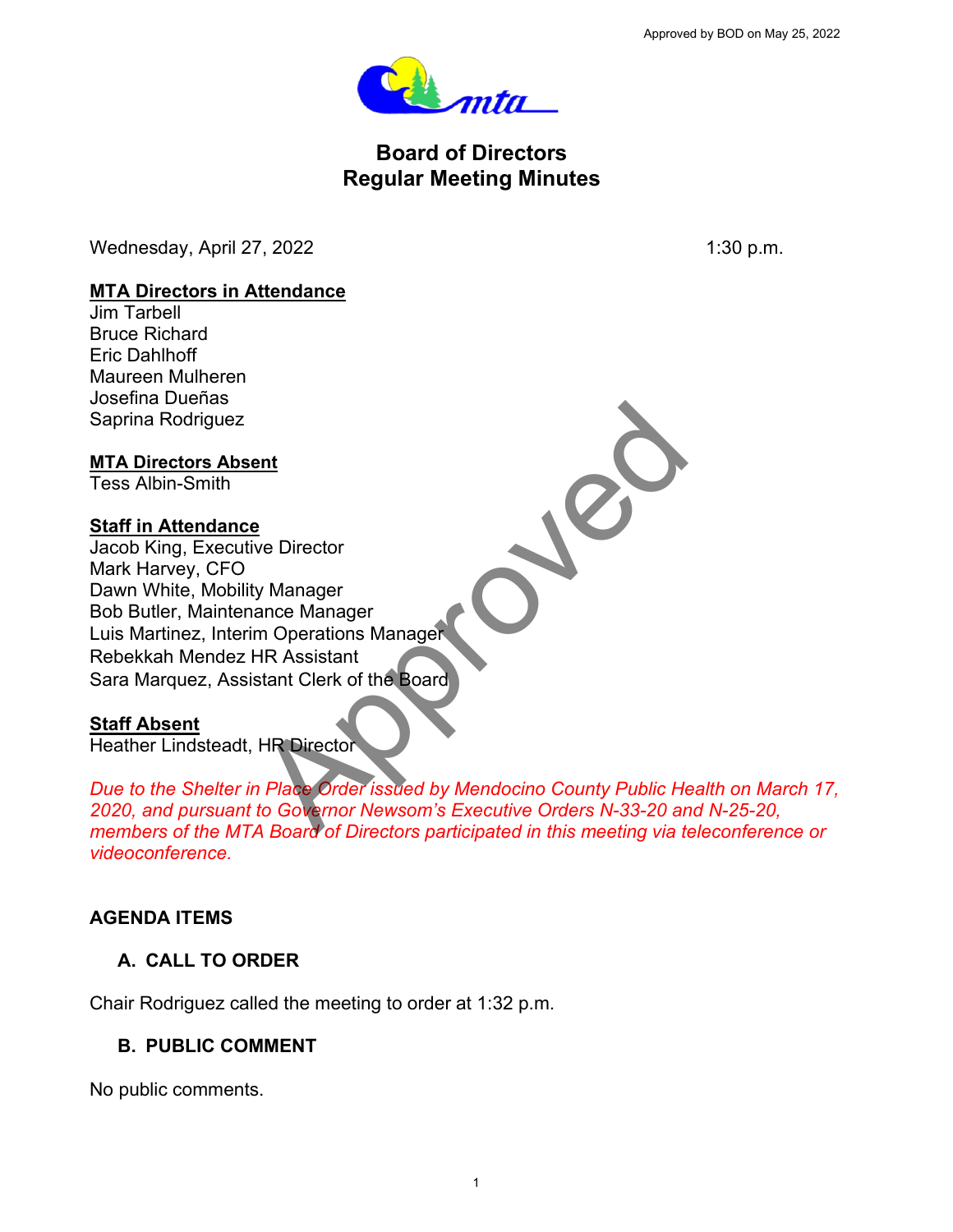### **C. CONSENT CALENDAR**

- 1. Approval of Minutes of March 30, 2022 Regular Board Meeting
- 2. Acceptance of Service Performance Report
- 3. Acceptance of Financial Reports July through February 2022
- 4. Adoption of Resolution No. 2022‐13 Authorizing Remote Teleconference Meetings of the Board of Directors of Mendocino Transit Authority for the period of April 27, 2022, through May 25, 2022, Pursuant to Brown Act Provisions.

Director Richard requested to pull out Item C.1 due to in the last meeting he made the motion to approved action to be review by council. (Item D.3 in the last meeting) Director Richard requested a correction in the language of the March 27, meeting minutes to reflect "pending legal review of the PG&E contract"

**Upon Motion** by Director **Richard** seconded by Director **Dahlhoff** the Board approved the PG&E and Mendocino Transit Authority's Ten-Year Agreement for PG&E's EV Fleet Program pending legal review by counsel by roll call vote. **AYES**: Tarbell, Richard, Dahlhoff, Mulheren, Dueñas, and Chairwoman Rodriguez **NOES**:0 **ABSTAIN**:0 **ABSENT**: Albin-Smith to be review by council. (Item D.3 in the last meetir<br>
Your in the language of the March 27, meeting minute:<br>
Your Caster contract"<br>
Frector Richard seconded by Director Dahlhoff the I<br>
no Transit Authority's Ten-Year Agre

**Upon Motion** by Director **Richard** seconded by Director **Dahlhoff** the Board approved Consent Calendar items C.1 through C.4 by roll call vote. **AYES**: Tarbell, Richard, Dahlhoff, Mulheren, Dueñas, and Chairwoman Rodriguez **NOES**:0 **ABSTAIN**:0 **ABSENT**: Albin-Smith

Directors would like to discuss hybrid and every other month's meetings and to be put on the June agenda.

## **D. ACTION & DISCUSSION**

- 1. Unmet Needs: Solicit Public Input
- 2. Discussion and Possible Approval of Draft Operations Budget for Fiscal Year 2022- 2023.

**Upon Motion** by Director **Richard** seconded by Director **Dahlhoff** the Board direct staff to continue modification on the operating budget by roll call vote. **AYES**: Tarbell, Richard, Dahlhoff, Mulheren, Dueñas, and Chairwoman Rodriguez **NOES**:0 **ABSTAIN**:0 **ABSENT**: Albin-Smith Approved by BOD on May 25, 2022<br>
22 Regular Board Meeting<br>
Report<br>
Authorizing Remote Teleconference Meeting<br>
Authorizing Remote Teleconference Meeting<br>
2010<br>
2010 Transit Authority for the period of April 21<br>
21 Int to Br

3. Discussion and Possible Approval of Resolution 2022-14 for Validator Contactless Payment Between Cal-ITP and Mendocino Transit Authority. Presentation by Zachary Karson.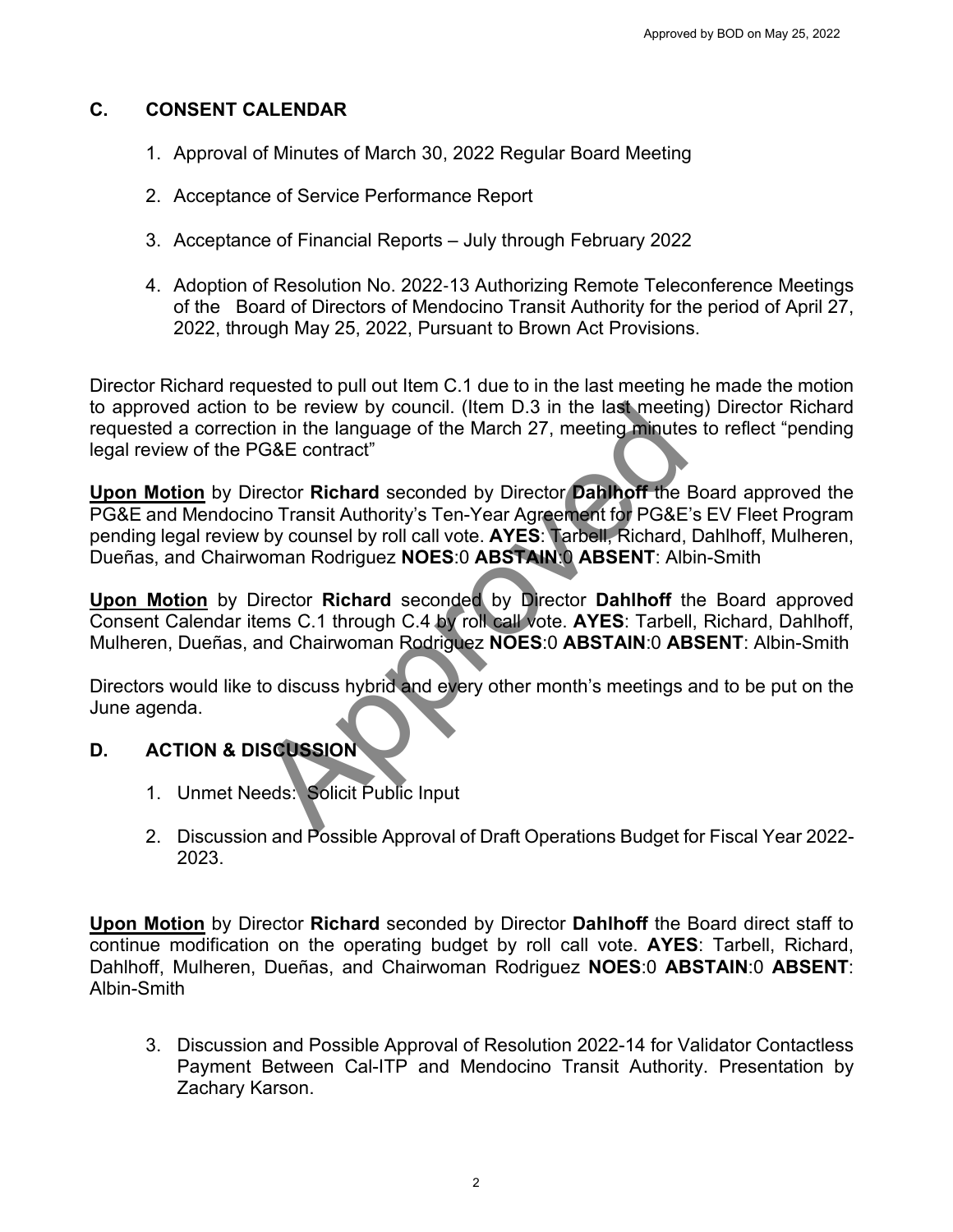Zachary Karson from CAL-ITP presented to the Board the Validator Contactless Payment between CAL-ITP and Mendocino Transit Authority. Validator Contactless Payment is program which will provide transit customers in Northern California a new option for paying their fares through a contactless fare collection system.

This will be launching as soon as the testing and demonstrations is done.

**Upon Motion** by Director **Tarbell** seconded by Director **Dahlhoff** Direct staff to proceed with the procurement of the Payment Acceptance Devices and Transit Processor Services to implement the contactless fare collection system the by roll call vote. **AYES**: Tarbell, Richard, Dahlhoff, Mulheren, Dueñas, and Chairwoman Rodriguez **NOES**:0 **ABSTAIN**:0 **ABSENT**: Albin-Smith Approved by BOD on May 25, 2022<br>Approved by BOD on May 25, 2022<br>Authority. Validator Contactless Payment in<br>Northern California a new option for paying<br>any Northern California a new option for paying<br>any Stem.<br>Director **Da** 

4. MTA will be participating in the 2022 Far North Transit Symposium

Presentation by Executive Director King, inviting board members to the 2022 Far North Transit Symposium that highlights the Zero emission buses and contactless fare payment systems.

## **E. DIRECTOR AND MANAGEMENT REPORTS**

1. Matters from Management

**Bob Butler**, Maintenance Manager, reported that MTA had its environmental inspection and passed. He also Gave a report on the two new electric buses in Willits and the challenges he's experienced with the brand-new technology. He also reported that legal has reviewed the contract with PG&E and discussed the changes suggested by the attorney.

**Luis Martinez** Interim Operations Manager reported that the new bus stop for Route 60 at the Woods is now active and on the schedule. He also reported that Route 9 in Ukiah will be restored to pre pandemic service levels in the coming weeks. And the special event the Fringe Festival went smoothly. cutive Director King, inviting board members to the 20<br>hlights the Zero emission buses and contactless fare<br>**AND MANAGEMENT REPORTS**<br>**COMPONTS**<br>TOM Management<br>annone Manager, reported that MTA had its environment<br>in the br

**Mark Harvey** CFO reported that he will continue working with Executive Director Jacob King on the operating and capital budget for the May Board meeting.

**Dawn White**, Mobility Manager, reported that she will provide travel training to the Woods residents in the coming weeks.

**Rebekkah Mendez** HR Assistant reported that recruiting continues, and that there has been a decline in applications of late, Executive director King has brought back information on recruiting transit vehicle operators from the conference.

**Jacob King** Executive Director, reported on the conference that he attended and that the trend in transit is offering hiring bonuses to draw in potential hires.